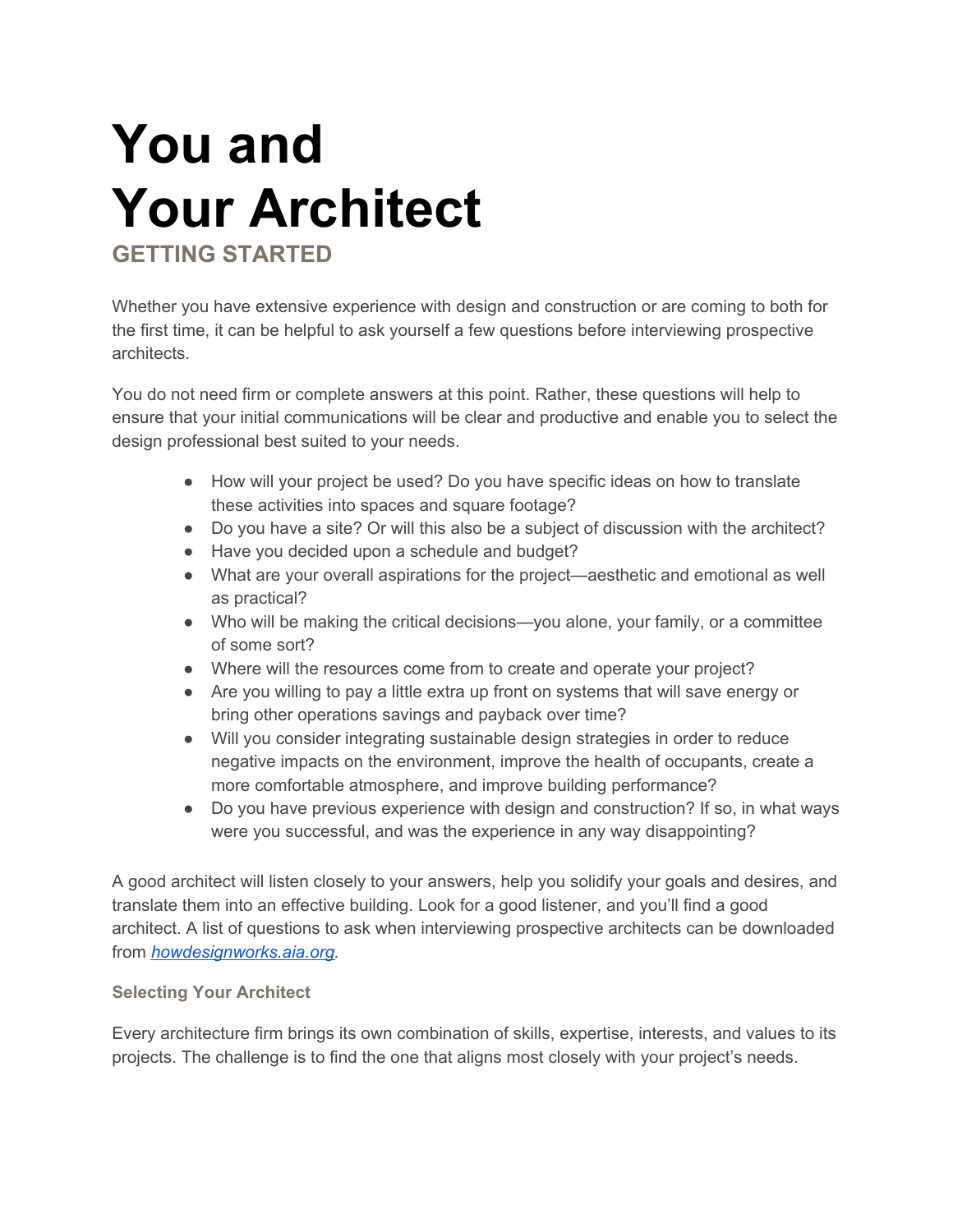Some of the most frequently asked questions regarding architect selection:

## *When should I bring the architect into the picture?*

As early as possible. Architects can help you define your project in every respect and may also do site studies, assist in securing planning and zoning approvals, and provide a variety of other predesign services.

## *Should I meet with more than one firm?*

Usually, yes. One obvious exception is when you already have a good relationship with an architect.

## *How do I find suitable firms to contact ?*

Talk to individuals who have developed similar facilities and ask who they interviewed. If there are projects that you have admired—whether similar to your own or not—find out who designed them. And your local AIA component will be able to help you identify firms appropriate to your situation and budget and may also maintain referral lists (*[www.aia.org](http://www.aia.org/)*). Finally, AIA Architect Finder, a national database of AIA member firms, is available a[t](http://architectfinder.aia.org/) *[architectfinder.aia.org.](http://architectfinder.aia.org/)*

# *What can I realistically expect to learn from an interview? How can I structure the interview to make it as informative as possible?*

You can learn how the architect's team will approach your project by talking to key members. Review buildings the firm has designed that are similar in type and size to yours or that have addressed similar issues. Find out how the firm will gather information, establish priorities, and make decisions, and what the architect sees as the important issues for consideration.

You might also want to inquire about the ability of the architect to stand financially behind the services to be provided. For example, you might ask if the firm carries professional liability insurance, much like that maintained by doctors and lawyers. Indeed, you should choose your architect at least as carefully as you would any other professional provider.

#### *Why are formal interviews desirable?*

An interview addresses one issue that cannot be covered in brochures: the chemistry between you and the architecture firm.

#### *Should I expect a firm to deliver all the services necessary to complete the project?*

Not necessarily. You may have considerable project-planning, design, and construction expertise and may be capable of undertaking some tasks yourself. Alternatively, you may find it necessary to add other consultants to the team. Discussion with your architect will establish who will coordinate owner-supplied work or other services.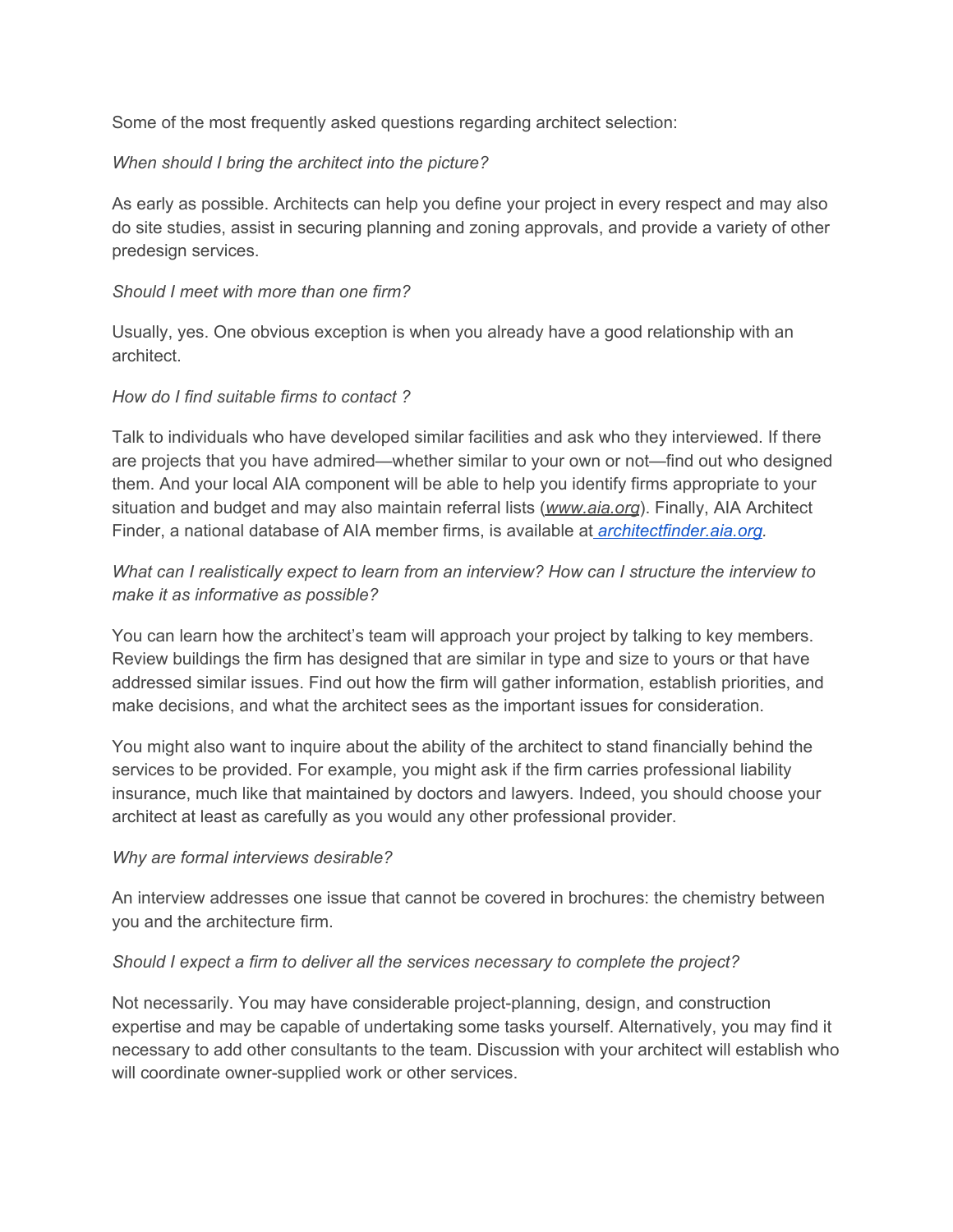## *What is "green" architecture, and do I need to discuss it?*

"Green "or sustainable design refers to the increasingly popular and important practice of creating architecture that is friendly to both the environment and the end user and the inhabitants. The concepts of sustainable design include:

- Maximization of site potential
- Reduction of non-renewable energy consumption
- Conservation of water
- Reduction of waste
- Use of environmentally friendly products
- Improvement of indoor environmental quality

Using sustainable design strategies may be as simple as using recycled, non-toxic materials or may involve a more comprehensive program incorporating such elements as green roofs, photovoltaic cells that capture sunlight, and air and water treatment systems. Although many firms are generally familiar with green design, you will want to question prospective architects closely about their level of experience in this regard and examine past projects that incorporated sustainable strategies. (For more information, visi[t](http://www.aia.org/walkthewalk) *[www.aia.org/walkthewalk](http://www.aia.org/walkthewalk)*and the U.S. Green Building Council a[t](http://www.usgbc.org/) *[www.usgbc.org](http://www.usgbc.org/)*.)

## *How many firms should I interview, and how should they be selected?*

Typically, three to five firms—enough to see the range of possibilities but not so many that an already tough decision will be further complicated. Treat each firm fairly, offering equal time and access to your site and existing facilities.

Factors such as experience, technical competence, and available staff resources will be important to your decision. Thus, if you are approaching more than one firm, make sure that you can provide all the information required to ensure that the proposals you get offer the same scope of services so that you can evaluate them on a consistent basis.

#### *How should I follow up?*

By soliciting references. Ask past clients to assess the performance of both the firm and the resulting architecture. Notify the selected firm or short-listed firms as soon as possible to ensure their availability.

#### *On what should I base my decision?*

Personal confidence in the architect is paramount. Seek also an appropriate balance among design ability, technical competence, professional service, and cost.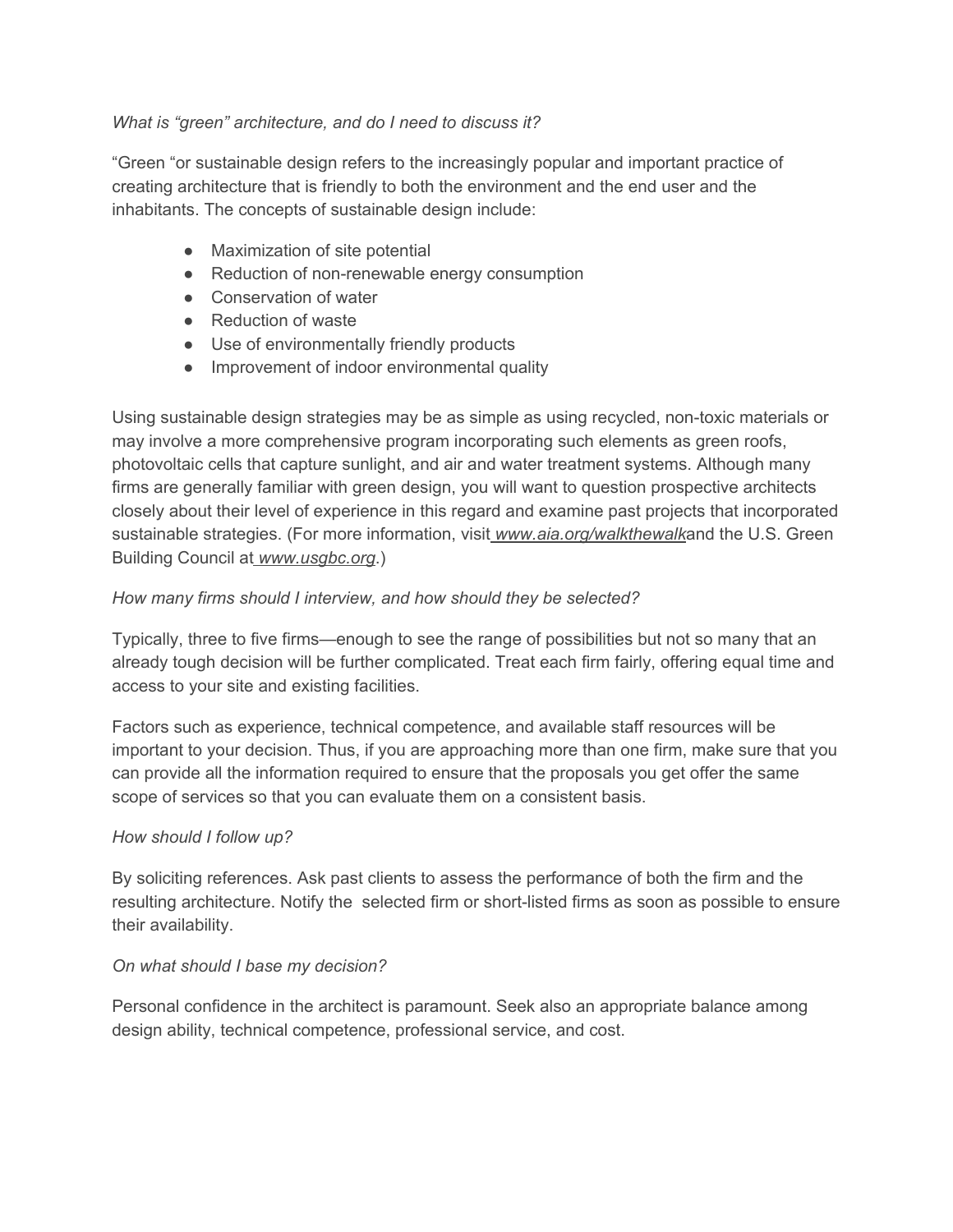#### **Selection Is a Mutual Process**

The most thoughtful architects are as careful in selecting their clients as owners are in selecting architects. Be prepared to answer

questions about your project's purpose, budget, time frame, site, and the team of players you anticipate being involved with the project. And don't be afraid to be frank. Tell the architect what you know and what you expect. Ask for an explanation of anything you do not understand. The more you put on the table at the outset, the better the chances are for a successful project. As client and architect jointly evaluate alternative approaches to the project's direction, priorities are clarified, and new possibilities emerge. There is no substitute for the intensive dialogue and inquiry that characterize the design process.

## **Real-World work**

Explore how clients and architects worked together on real projects. See how AIA architects help their clients visualize projects, then guide them through the build. Examples of new green builds, urban & suburban renovations, and more are available to view at *howdesignworks.aia.org*.

## **Services Available from Architects**

As the owner, you will find it helpful to review this chart with your architect to acquaint yourself with the professional services your project may require. Ask your architect for an explanation of any unfamiliar terms or processes.

# **Negotiating the Agreement**

The formal agreement between you and your architect is an opportunity to ensure that you both envision the same project, requirements, and expectations. Before committing these to paper, use the steps presented below to identify any items that may have been missed.

**Establish project requirements with these crucial questions:**

- What is to be designed and built?
- Where will (or might) it be built?
- What is the level of quality?
- What is the role of the project in your life, your community, and/or your business?
- What are the scheduling requirements or restraints?
- What is the target date for completion?
- What are the budget and sources of financing?
- Who are the anticipated key team members?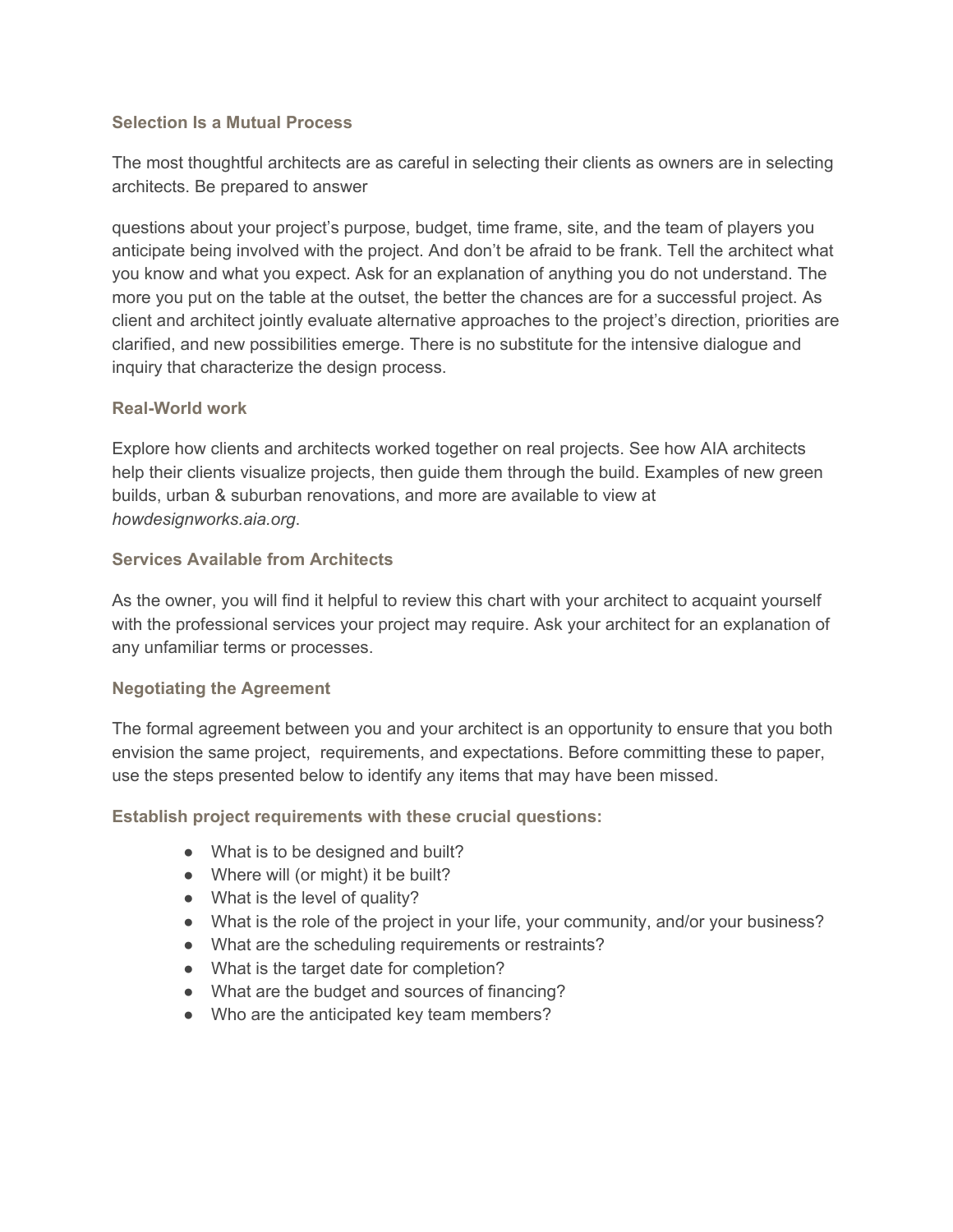**Describe project tasks and assign responsibility for each one.**

You and your architect should clarify the administrative, design, and construction tasks essential to successfully completing the project, as well as the services required and who will be responsible for each of them.

**Identify your schedule requirements.**

Place all tasks on a timeline, estimating duration for each, and identify those that, if delayed, will postpone completion of your project. Compare the timeline with your target completion date and adjust one or both as appropriate.

**Take a critical look at the results.**

Good project schedules allow enough time for decision making. Is your schedule reasonable, particularly given the project's requirements and budget? Have you allowed enough time to review the architect's submissions, receive any necessary approvals, and make your decisions?

# **The Owner-Architect Agreement.**

If you have done your homework, the written contract should follow without difficulty. One thing to remember: As with medical or legal services, architecture is not a product that can be perfectly quantified, and just like your doctor or lawyer, your architect typically does not warrant or guarantee results. As a provider of professional services, an architect is required to perform to a professional standard. Courts recognize this, and so too must responsible clients.

# **Compensating Your Architect**

The fee an architect receives depends on the types and levels of services provided, and the formal agreement you develop jointly with your architect will be an excellent basis for a compensation proposal. There are a number of commonly used payment structures—compensation may be based on one or more of them—and arriving at the one that is fairest to both client and architect requires thoughtful consideration.

● Time-Based Methods.

Multiple of Direct Personnel Expense multiplies salaries plus benefits by a factor representing overhead and profit.

Professional Fee Plus Expenses includes salaries, benefits, and overhead as the expense, and the fee may be a multiplier, percentage, or lump sum.

Hourly Billing Rates include salaries, benefits, overhead, and profit in rates for designated personnel.

● Stipulated Sum. Compensation is stated as a dollar amount.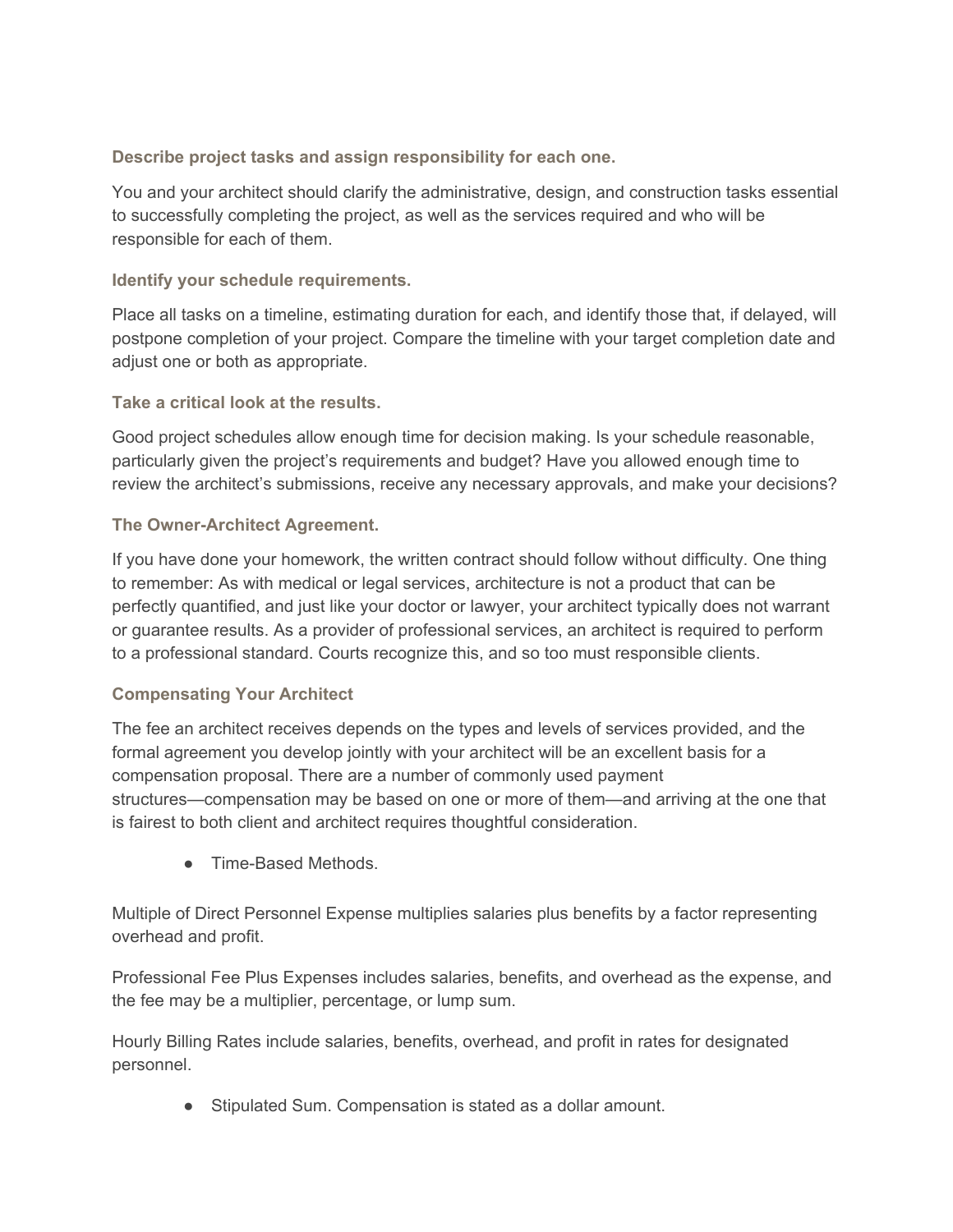- Percentage of Cost of the Work. Compensation is calculated by applying an agreed-upon percentage to the estimated or actual cost of the work.
- Square Footage. Compensation equals the square footage of the structure multiplied by a pricing factor.
- Unit Cost. Compensation is based on the number of units such as rooms and apartments.
- Royalty. Compensation is a share in the owner's income or profit derived from the project.

**Suppose my project has many repetitive units. Does it make sense to use these as a**

## **basis for compensation?**

Will the number of units bear a reasonable relationship to the responsibilities of the architect? If the answer is yes, unit cost may be an appropriate method of compensation.

# **When does it make sense to consider hourly compensation?**

It makes good sense when there are many unknowns. Many projects begin with hourly billing and continue until the scope of the project is better defined.

# **What does a stipulated sum include?**

Generally, it includes the architect's direct personnel expenses, other direct expenses chargeable to the project, indirect expense or overhead, and profit. The stipulated sum does not include reimbursable expenses.

# **What are reimbursable expenses?**

These are out-of-pocket expenses incurred by the architect on behalf of the owner, such as long-distance travel and communications, reproduction of contract documents, and authorized overtime premiums.

# **What about payment schedules?**

Ask your architect to provide a proposed schedule of payments. Such a schedule will help you plan for the financial requirements of the project.

#### **What other expenses can the owner expect?**

These may include site surveys and legal descriptions, geotechnical services, required technical tests during construction, an on-site project representative, and the necessary legal, auditing, and insurance counseling services needed to fulfill the client's responsibilities.

**What if too little is known about the project to determine the full extent of professional**

**services in advance?**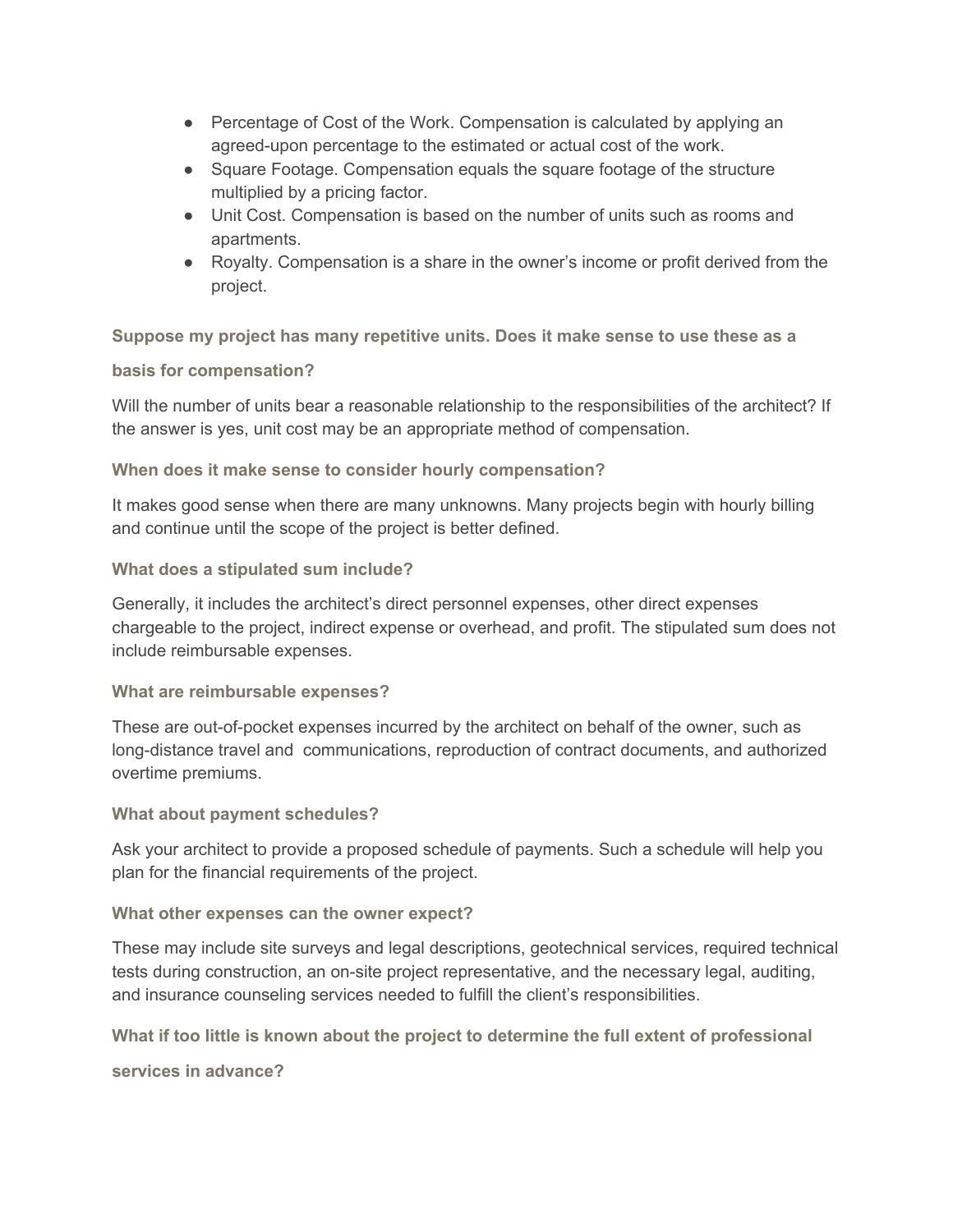If this is the case, then engage the architect to provide project definition and other pre-design services first, with remaining phases and services to be determined later.

# **Design-Build**

In the past, clients typically developed separate agreements with both architect and contractor. More recently, an option that involves a combination of the two, known as design-build, has become increasingly popular. There are four basic design-build scenarios:

● Design-build-contractor: The architect and contractor work together to develop a set of bid documents from which a client may

choose and then build them according to the contractor's prescripts.

- Design-build-architect: The architect designs and capitalizes a project, then engages the necessary labor to bring it to completion.
- Bridging: The client engages an architect to conceptualize a design, then hires a design-build firm to develop the concept

and build the project under the supervision of the original architect.

• Construction management: The client makes separate contracts with both an architect and a contractor, then gives construction

management responsibility to a third party.

# **Keeping the Project on Track**

Successful projects are invariably the result of effective management by both client and architect. There are a number of steps you can take to ensure that your project moves smoothly through both the design and construction phases.

**Schedule for Architect's Services.**

Carefully review the architect's schedule for services. Ask that the schedule be updated on a regular basis.

*Team Member.* Take part in the project-planning process. Be sure that your own deadlines, as well as your own decision-making needs, are reflected in the schedule.

*Client Representative.* Identify a single person to represent you and to speak for you at planning sessions and project meetings.

*Internal Coordination .* If several people or departments must be involved in your project's development, make it clear that the client representative is authorized to speak for you.